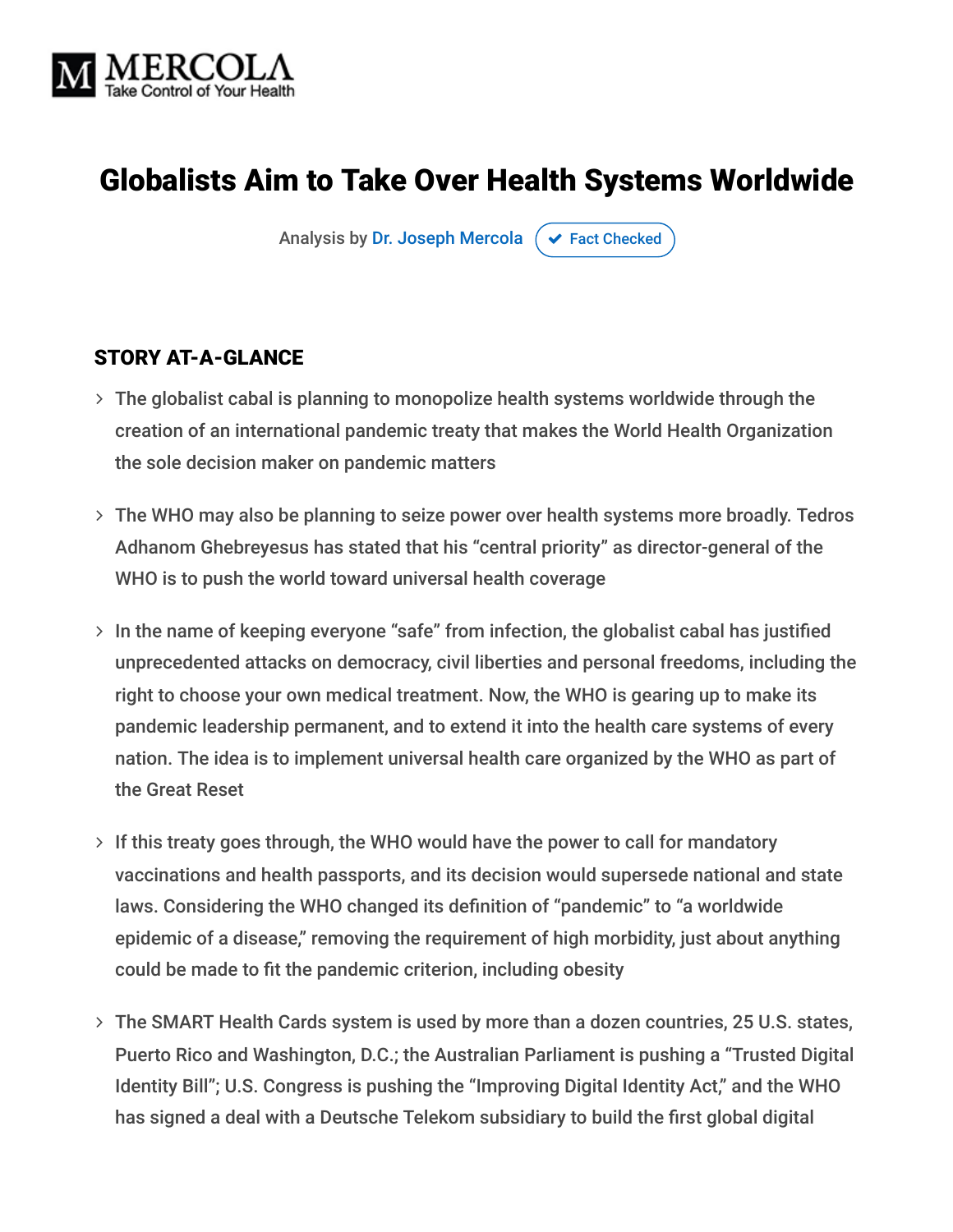vaccine passport. All of these have one thing in common: the end goal, which is to expand them into a souped-up, global social credit system

The globalist cabal is planning to monopolize health systems worldwide, and that plan is already underway. In June 2021, Dr. Julie Gerberding wrote a Time article<sup>1</sup> laying out the framework for an international pandemic-surveillance network, which would include threat prediction and preemption as well.

Gerberding served as director of the U.S. Centers for Disease Control and Prevention from 2002 until 2009. $2$  After leaving the CDC, she became the executive vice president of vaccines and then switched, years later, to strategic communications at Merck. This is particularly egregious as she was head of government's regulatory agency for vaccines and immediately took a job with one of the largest vaccine manufacturers in the world. Unethical in spades, but perfectly legal.

Gerberding's next spin through the revolving door was being named CEO of the Foundation of the National Institutes of Health (FNIH), March 1, 2022.<sup>3</sup> Yesterday, I discussed the massive conflicts of interest at the FNIH, as its board is loaded with Big Pharma executives and even a representative of BlackRock, one of the top three largest investment firms in the world.

While Gerberding did not name the World Health Organization in her article, we now know that's the organization designated as the top-down ruler of all things related to pandemics. However, some of the statements that have been made suggest that, in time, the WHO may also seize power over health systems more broadly.

#### The Globalists' Next Move

In a February 18, 2022, article, Dr. Peter Breggin, author of "COVID-19 and the Global Predators: We Are the Prey,"<sup>4</sup> warned that the next move in the globalists' war on humanity is to seize control over the health care systems of the entire world: ${}^5$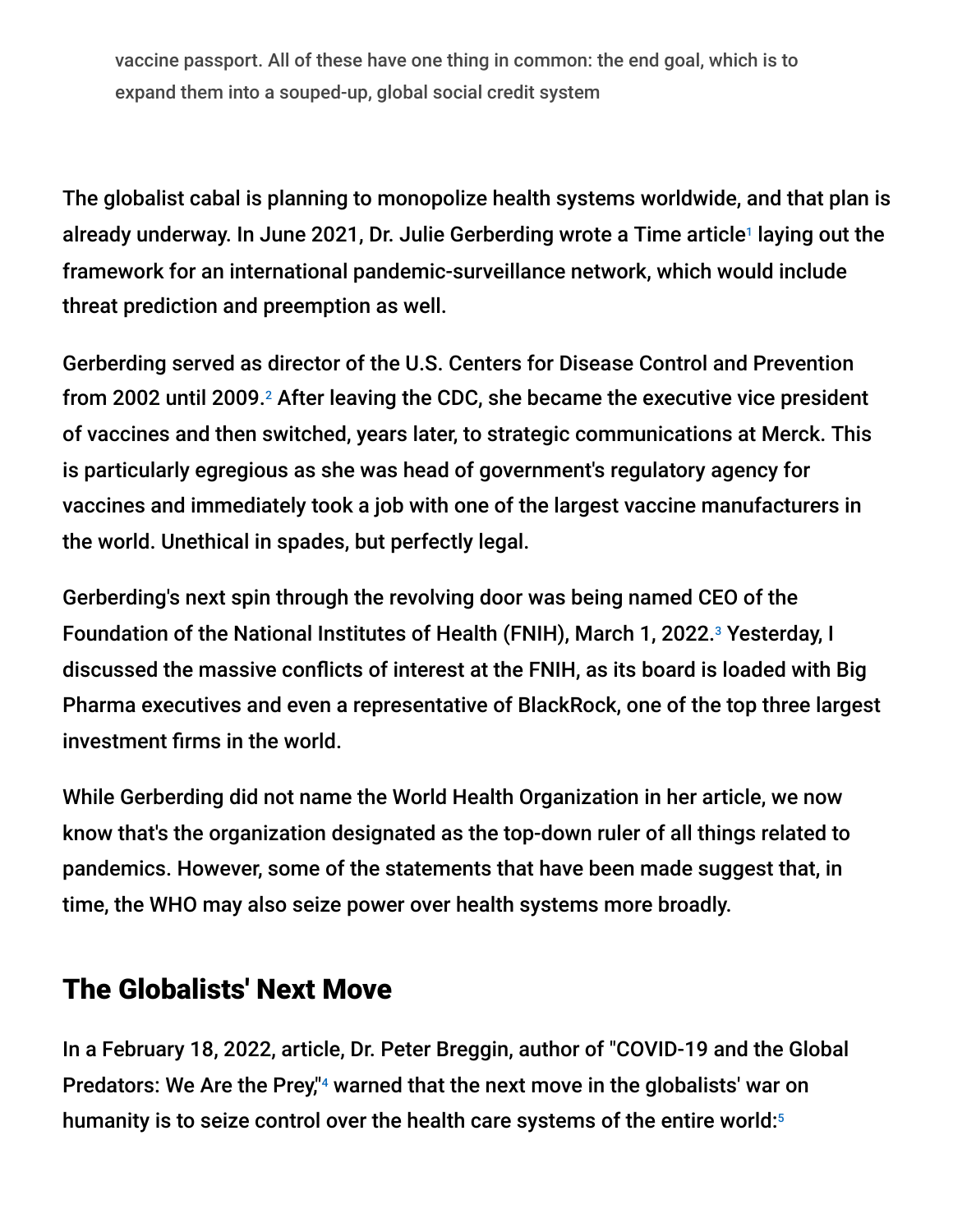*"We have discovered the next move of the global predators — already in progress — in their escalating assaults against individual and political freedom. The next big assault on human freedom involves a legalized takeover of national healthcare systems by the World Health Organization (WHO).*

*This stealth attack — with its initial plans already backed by many nations — will begin full implementation in 2024 if it is not quickly recognized and fought! ... The Chinese Communist influence over WHO has been solid for more than a decade, and the party was able to install Tedros without any competition.*

*He became the first and only Director-General who is not a physician and instead is a communist politician. Now the Director-General of WHO, Tedros Adhanom Ghebreyesus — known simply as Tedros — has unveiled plans to take charge of all global health.*

*While addressing the WHO Executive Committee on January 24, 2022, Director-General Tedros spelled out his global health plan, including his final priority for his enormous scheme: 'The fifth priority is to urgently strengthen WHO as the leading and directing authority on global health, at the center of the global health architecture.'*

*Tedros's closing words to his report to the executive committee are chilling in their grandiosity and echo Marxist exhortations to cheering mobs by a Stalin, Mao, or Xi Jinping: 'We are one world, we have one health, we are one WHO.' Tedros seeks to become super-Fauci for the world, and, like Fauci, he will do it on behalf of the global predators."*

#### The Rise of Health Fascism

As explained by Breggin, the global health care takeover really began with Gates' Decade of Vaccines, announced in 2010 at the World Economic Forum's (WEF's) annual meeting in Davos. At that time, Gates installed Fauci on his vaccine advisory board, thereby guaranteeing his plans would receive support from the NIAID. Breggin continues:6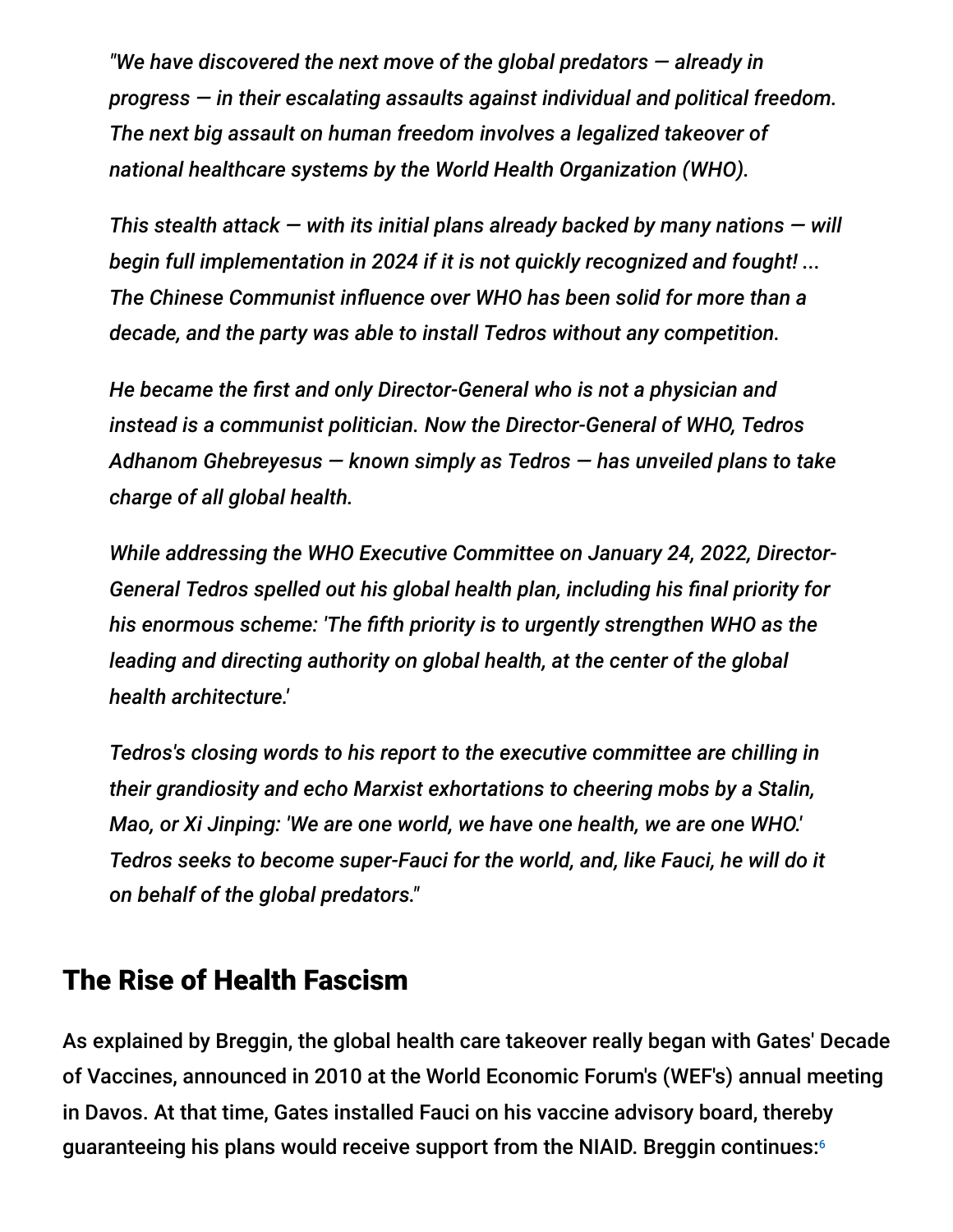*"A theme for the Decade of Vaccines was 'Public-Private Partnerships Drive Progress in Vaccine Development, Delivery' — essentially the precursor to the Great Reset establishing a world governance of public and private health united in the spirit of fascism.*

*By 2012, Gates achieved official UN approval for his scheme, establishing a broad network of global predators aimed at exploiting and dominating humanity through public health.*

*Communist China would play a prominent role through its control over the UN and WHO and through its close relationships with global predators like Bill Gates, Klaus Schwab, Mike Bloomberg, Big Tech executives, and many other billionaires and world leaders.*

*A decade and more later, during COVID-19, WHO has proven its usefulness to the predators in orchestrating science, medicine, and public health in the suppression of human freedom and the generation of wealth and power for the globalists."*

Under the guise of a global pandemic, the WHO, the WEF and all of its installed leaders in government and private business, were able to roll out a plan that has been decades in the making. The pandemic was a perfect cover. In the name of keeping everyone "safe" from infection, the globalists have justified unprecedented attacks on democracy, civil liberties and personal freedoms, including the right to choose your own medical treatment.

Now, the WHO is gearing up to make its pandemic leadership permanent, and to extend it into the health care systems of every nation. "The idea is 'the principle of health for all' — universal health care organized by WHO as part of the Great Reset," Breggin explains.

## The International Pandemic Treaty

May 24, 2021, the European Council announced it supported the establishment of an international Pandemic Treaty, under which the WHO would have the power to replace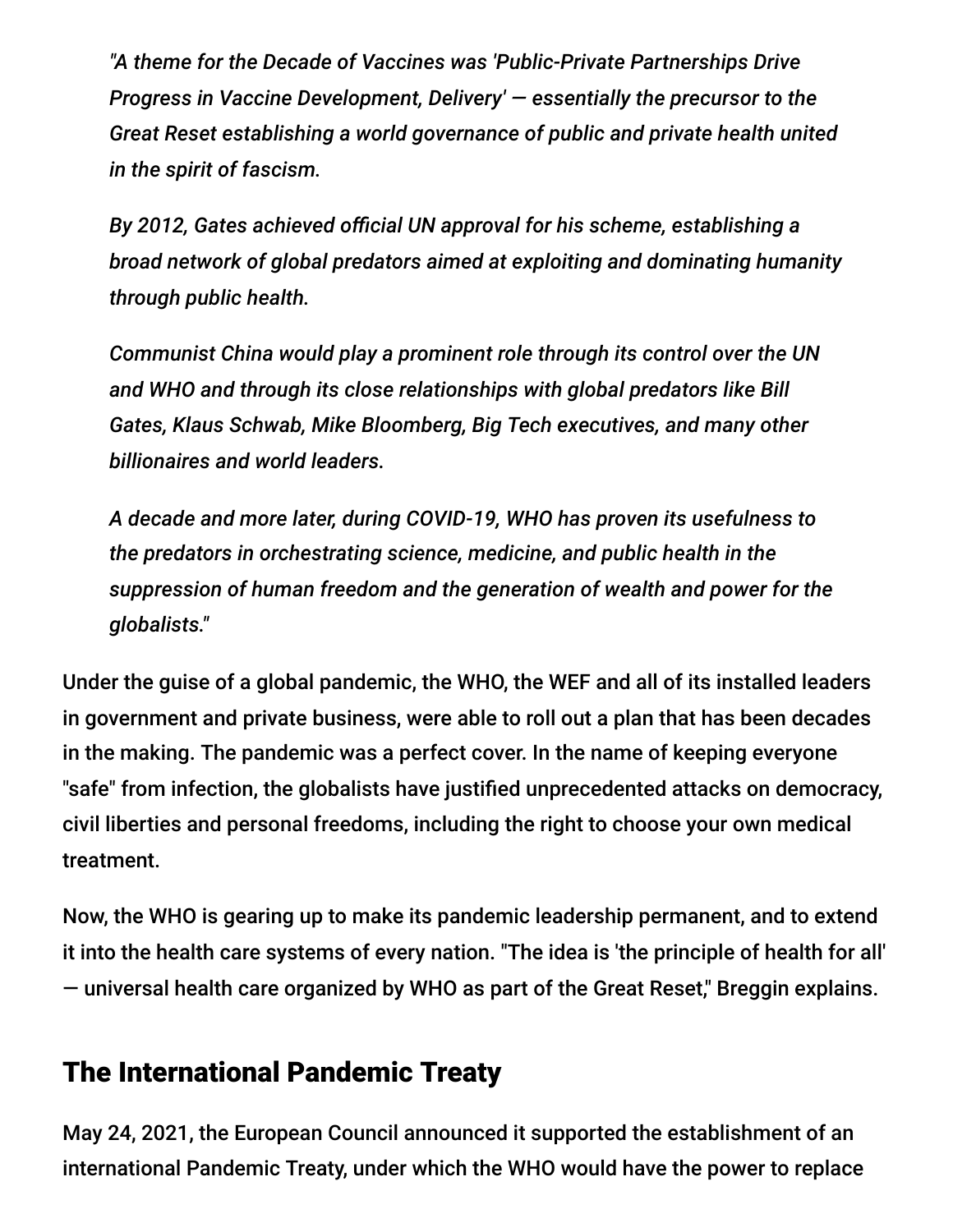the constitutions of individual nations with its own constitution under the banner of "pandemic prevention, preparedness and response." 7

March 3, 2022, the Council authorized the opening of negotiations for an international agreement. The infographic below, sourced from the European Council's website,<sup>8</sup> summarizes the process.



The WHO's World Health Assembly has also established an intergovernmental negotiating body (INB) for this purpose.<sup>9</sup> March 1, 2022, the INB held its first meeting to draft and negotiate an international instrument on pandemic prevention, preparedness and response under the authority of the WHO. 10

If this treaty goes through, the WHO would have the power to, for example, call for mandatory vaccinations and health passports, and its decision would supersede national and state laws.

But considering the WHO changed its definition of "pandemic" to "a worldwide epidemic of a disease,"<sup>11</sup> without the original specificity of severe illness that causes high morbidity, $12,13$  just about anything could be made to fit the pandemic criterion, including obesity, which was designated as a disease in 2013 $^{14}$  and occurs globally. Tedros has also gone on record stating that his "central priority" as director-general of the WHO is to push the world toward universal health coverage. 15

*"The world has already seen how any pandemic emergency, real or concocted, now or in the future, could then justify WHO taking over the entirety of government operations of sovereign nations, robbing all individuals of their*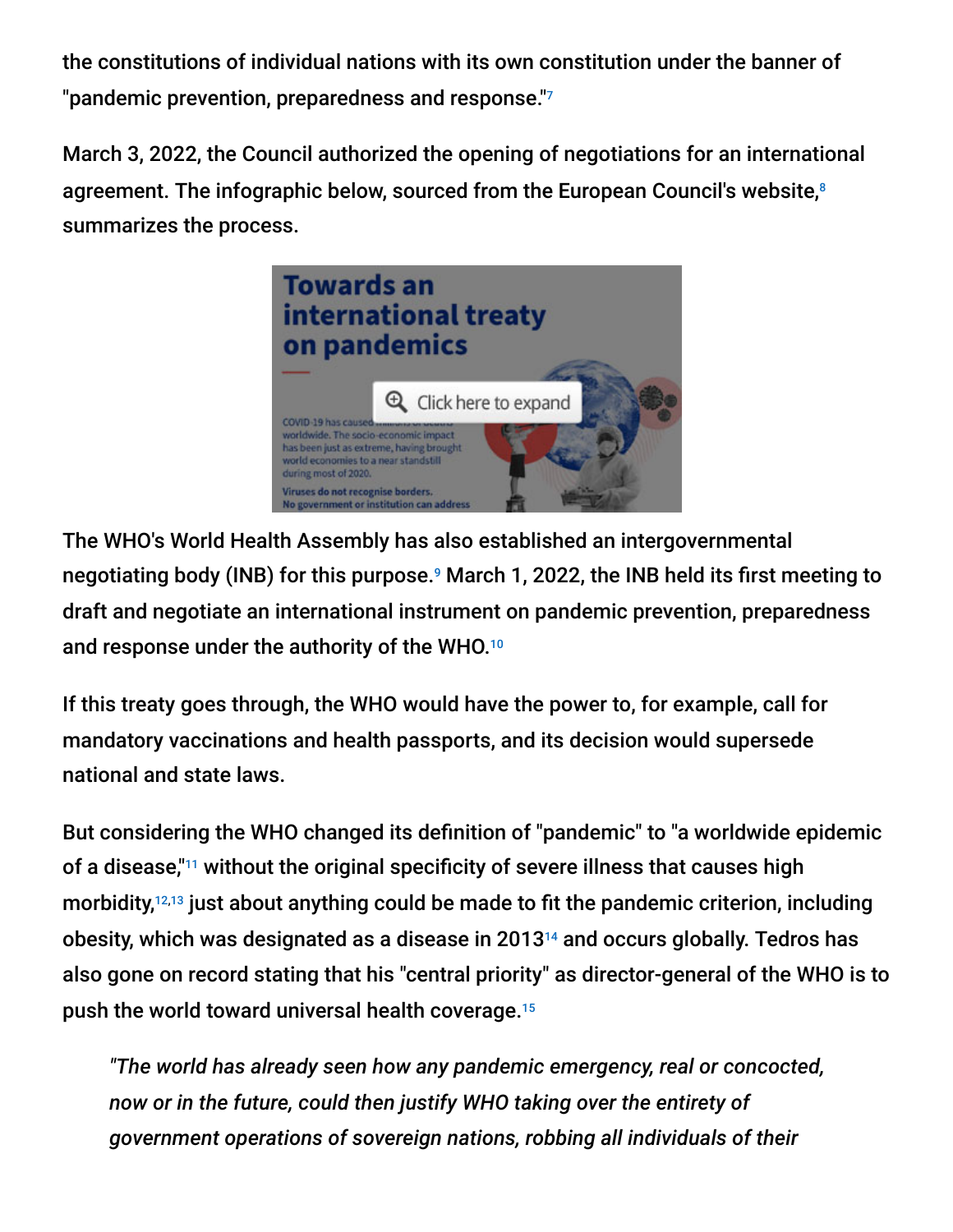*freedoms, and fully crushing the democratic republics of the world,"* Breggin warns. 16

*"The spirit of Communism can be felt throughout the document. We are told that the 'purpose' of the new strategy will be 'guided by a spirit of solidarity, anchored in the principles of fairness, inclusion, and transparency.' Notice, as in all pronouncements by global predators; there is no mention of individual rights, political liberty, or national sovereignty.*

*The great engine of human progress, human freedom, will be replaced by the great destroyer of humanity, collectivism, under the rule of the elite. Tucked into the report were the real goals ... Here are three main purposes or goals of the proposed treaty:*

- *1. response to any future pandemics, in particular by ensuring universal and equitable access to medical solutions, such as vaccines, medicines, and diagnostics*
- *2. a stronger international health framework with the WHO as the coordinating authority on global health matters*
- *3. the 'One Health' approach, connecting the health of humans, animals, and our planet*

*The report adds, 'More specifically, such an instrument can enhance international cooperation in a number of priority areas, such as surveillance, alerts, and response, but also in general trust in the international health system.' Clearly, they were building support for Tedros's January 24, 2022 announcement that WHO would take over the international health care system."*

## WHO Moves Ahead With Global Vaccine Passport Program

While countries around the world are now scrubbing their COVID measures, and many have announced they won't be pursuing vaccine passports after all, the vaccine passport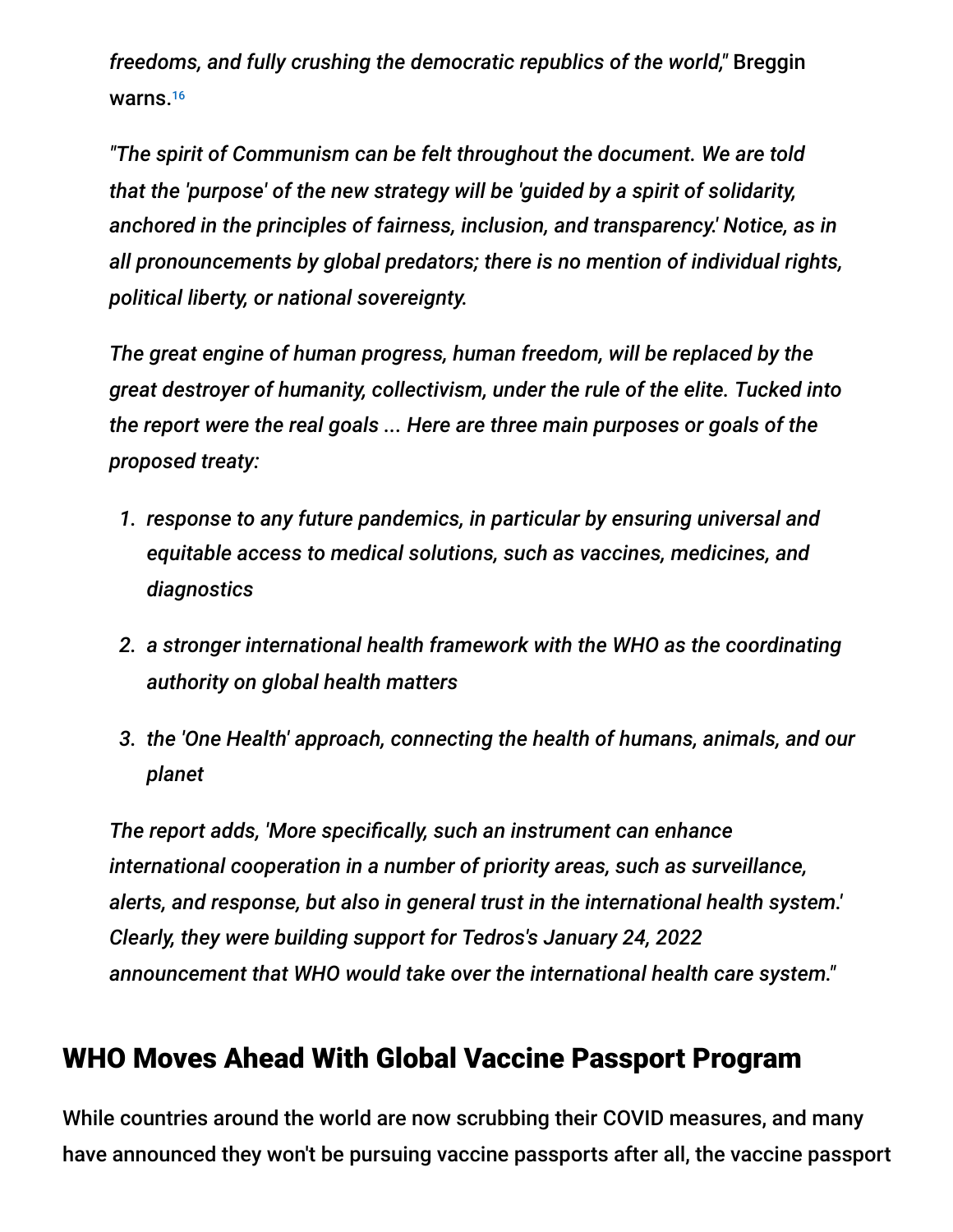program is still alive and well — under the direction of the WHO. As reported by Off-Guardian, March 1, 2022: 17

*"This week, while the eyes of the world are fixed on Ukraine and the next wave of propaganda, the World Health Organization is launching an initiative to create a 'trust network' on vaccination and international travel.*

*According to a report in Politico published last week, 'WHO making moves on international vaccine 'passport.'*

*The article quotes Brian Anderson, co-founder of the Vaccination Credential Initiative, which describes itself as 'a voluntary coalition of public and private organizations committed to empowering individuals with access to verifiable clinical information including a trustworthy and verifiable copy of their vaccination records in digital or paper form using open, interoperable standards.'*

*They are, to take the PR agency sheen off this phrase, a corporate/government joint project researching and promoting digital medical identification papers. In short, vaccine passports."*

Members of the VCI, which was founded in January 2021, include Google, Amazon, insurance companies, hospitals, biosecurity firms and most of the major universities in the U.S. Its steering committee consists of representatives from Apple, Microsoft, the Mayo Clinic and the MITRE Corporation, a government-funded research organization.

As noted by Off-Guardian, the International Pandemic Treaty will undoubtedly include provisions on international vaccine certification. And why wouldn't it, seeing how a WHO-backed global health passport is already underway? While Off-Guardian predicted VCI's SMART Health Cards system might be chosen, the WHO has now signed a deal with a Deutsche Telekom subsidiary called T-Systems to build the first global digital vaccine passport. $^{\text{18}}$  As reported by the Western Standard: $^{\text{19}}$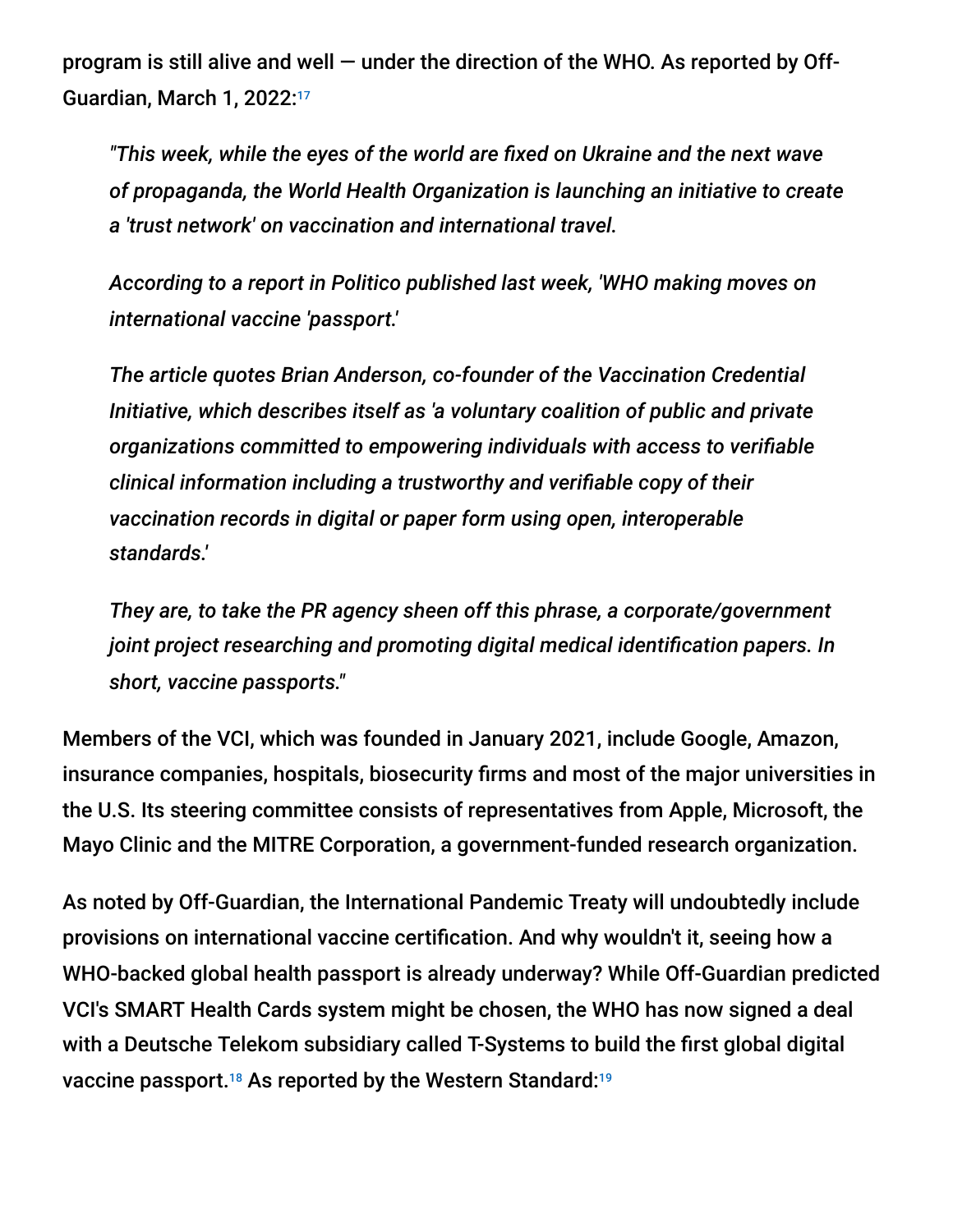*"The WHO fully intends to provide support to its 194 member states to facilitate the implementation of the digital verification technology for countries' national and regional verification of vaccine status.*

*'COVID-19 affects everyone. Countries will therefore only emerge from the pandemic together. Vaccination certificates that are tamper-proof and digitally verifiable build trust. WHO is therefore supporting member states in building national and regional trust networks and verification technology.*

*The WHO's gateway service also serves as a bridge between regional systems. It can also be used as part of future vaccination campaigns and home-based records,' said Garrett Mehl, unit head of the WHO's Department of Digital Health and Innovation, on Deutsche Telekom's website."*

## SMART Health Cards and Digital Identity Are Tools of Tyranny

Already, the SMART Health Cards system is used by more than a dozen countries, $^{20}$  25 U.S. states, Puerto Rico and D.C. $^{21}$  The Australian Parliament is also paving the way to tyranny with its "Trusted Digital Identity Bill 2021,"<sup>22</sup> and the U.S. Congress has its "Improving Digital Identity Act of 2021." 23

All of these have one thing in common: the end goal, which is to expand them into a souped-up, global social credit system  $-$  one in which everything you do and say is monitored, recorded and assessed for threat value, and if you misbehave or engage in wrong-think, they have 101 ways to punish you and force you into compliance, from restricting your ability to travel to seizing your bank accounts.

Don't think for one second that government won't have access to or use your data against you for political purposes. As explained by Off-Guardian: 24

*"SMART Health Cards are run by VCI, which was created by the MITRE Corporation, which is funded by the United States government. If you give SMART access to your medical records, you'd better believe the U.S. government and its agencies will get their hands on them.*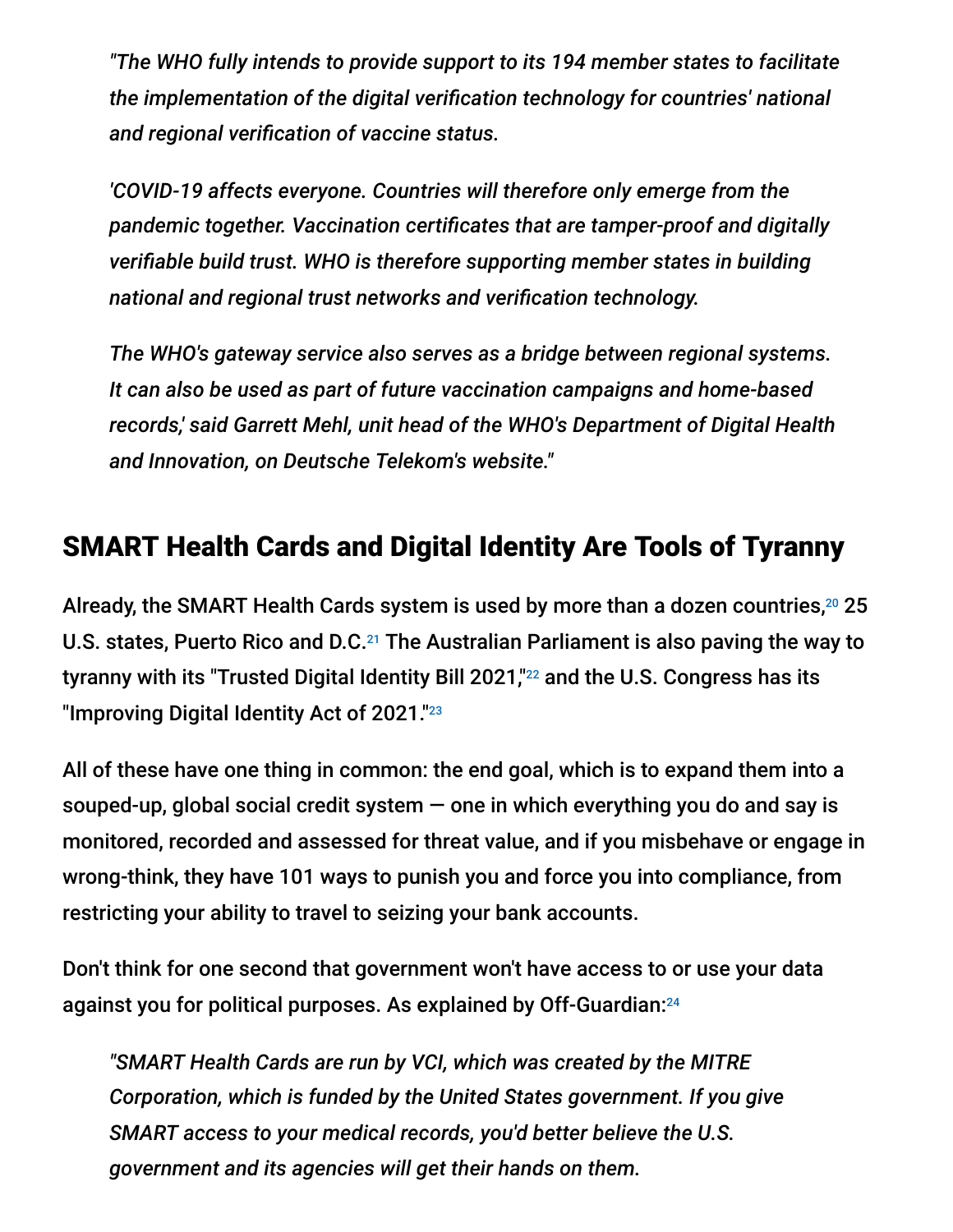*They might not have their own database, but they would have access to MITRE's database when and if they needed or wanted it. And so would Apple, Amazon, Google and Microsoft. That's how private-public partnerships work. Symbiosis.*

*Corporate giants serve as fronts for government programs and, in return, they get a big cut of the profits, bailouts if they're needed, and regulatory 'reforms' that cripple their smaller competitors ...*

*This allows the federal government 'truthfully' claim to not be implementing a federal passport system, or keeping a vaccination database, all the while they are sub-contracting tech giants to do it for them. This system of backdoor government surveillance via corporate veneer is already spreading across the U.S., and it looks like it will play some part in any future 'pandemic treaty' too."*

## Surgeon General Demands Hit List From Big Tech

U.S. Surgeon General Dr. Vivek Murthy also appears to be building a narrative to justify an international health authority. March 3, 2022, Murthy formally requested that all major tech platforms submit data on the scale of COVID-19 misinformation. This includes social networks, search engines, crowdsource platforms, e-commerce platforms and instant messaging systems. Thankfully, his request is not legally enforceable. As reported by The New York Times: 25

*"A request for information from the surgeon general's office demanded that tech platforms send data and analysis on the prevalence of COVID-19 misinformation on their sites, starting with common examples of vaccine misinformation documented by the Centers for Disease Control and Prevention. 26*

*The notice asks the companies to submit 'exactly how many users saw or may have been exposed to instances of Covid-19 misinformation,' as well as aggregate data on demographics that may have been disproportionately exposed to or affected by the misinformation.*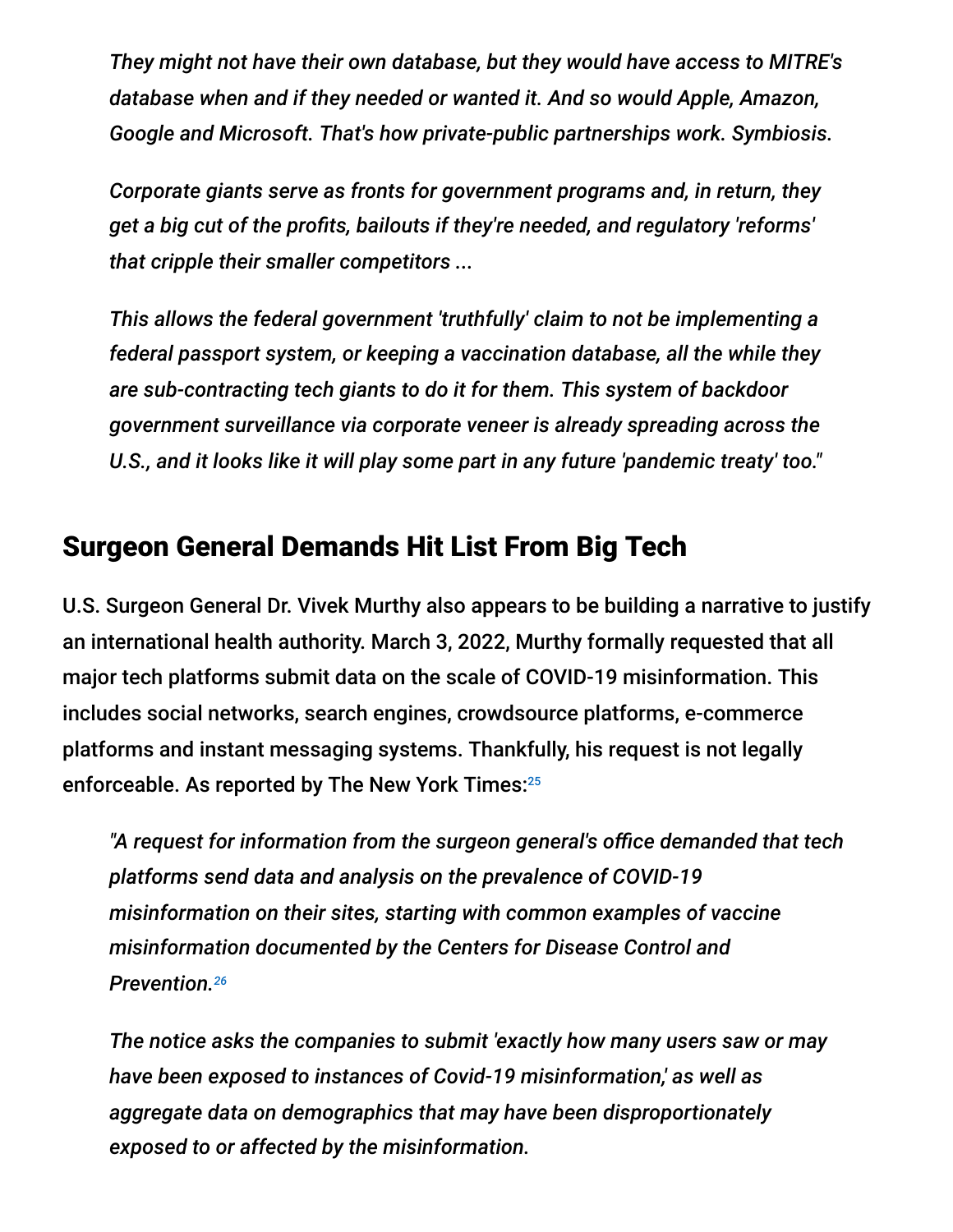*The surgeon general, Dr. Vivek Murthy, also demanded information from the platforms about the major sources of Covid-19 misinformation, including those that engaged in the sale of unproven Covid-19 products, services and treatments ... The request for information is part of President Biden's COVID National Preparedness Plan<sup>27,28</sup>* ...

*In addition to demanding misinformation data from the tech platforms, the surgeon general called on health care providers and the public to submit information about how COVID-19 misinformation has negatively influenced patients and communities."*

As noted by Dr. Meryl Nass,<sup>29</sup> "This is truly frightening. Misinformation (to be controlled via tech companies) is being treated as a crime, though never defined." Nass also highlights a new bill,<sup>30</sup> introduced by two Democrat senators March 2, 2022, that would give tech companies "cover to censor and turn over private data to government." "In other words, Congress may 'legalize' censorship and criminalize First Amendment rights to freedom of speech," Nass says.

## CDC Has Created Loads of Misinformation

The irony here is that the most of the CDC's answers to "COVID myths"<sup>31</sup> are themselves misinformation. For example, the CDC claims it's a myth that natural immunity is better than the immunity you get from the COVID shot.

Yet you'd be hard-pressed to find scientific backing for that statement. They basically just made that up. It's a long-standing scientific fact that natural immunity is more robust and longer lasting than vaccine-induced immunity.

**<sup>66</sup>** Before the pandemic, a 'vaccine' was 'a product that **show** a product that **stimulates a person's immune system to produce immunity to a specific disease.' In 2021, the CDC changed that definition to 'a preparation that is used**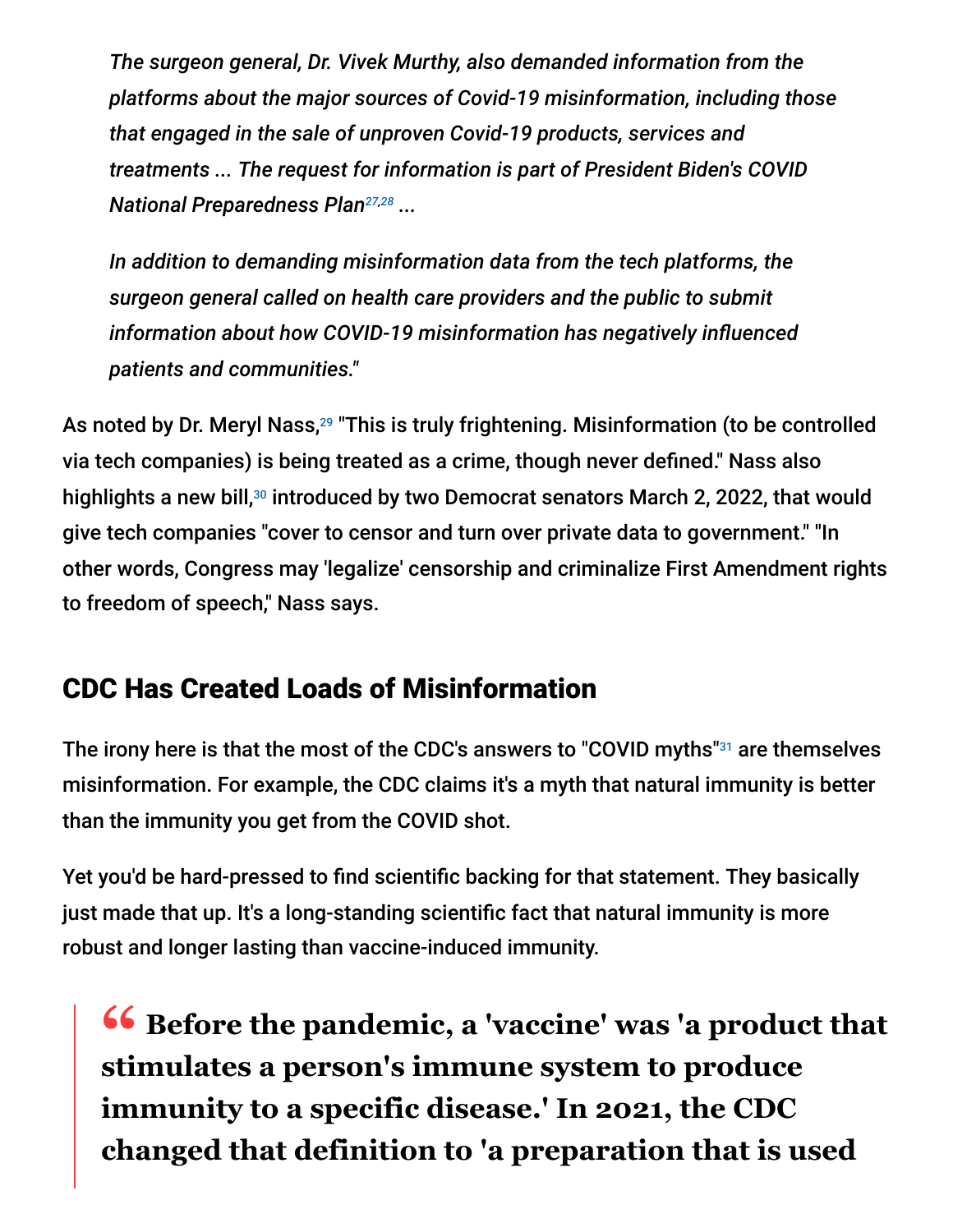# **to stimulate the body's immune response against diseases,' effectively removing the need for a vaccine to produce immunity — the key thing a vaccine is supposed to do.**<sup>99</sup>

The CDC also claims it's a myth that mRNA shots are not vaccines. They say mRNA injections are vaccines because they trigger an immune response. What they don't admit is that they changed the definition of "vaccine" in the middle of the pandemic. 32

Before the pandemic, a "vaccine" was "a product that stimulates a person's immune system to produce immunity to a specific disease." In the latter half of 2021, as the mRNA shots were nearing distribution, the CDC changed that definition to "a preparation that is used to stimulate the body's immune response against diseases," effectively removing the need for a vaccine to produce immunity  $-$  the key thing a vaccine is supposed to do.

Incidentally, the CDC's answer to this "myth" basically refutes its answer to the "myth" that vaccine immunity is better than natural immunity, since the COVID shots don't provide immunity at all. They only stimulate an immune response, which by the way, can be either beneficial or detrimental, depending on how your immune system is stimulated.

The CDC also still insists that the COVID jabs cannot change or interact with your DNA in any way, yet published research shows otherwise. Swedish research actually shows the Pfizer shot's mRNA incorporates into human DNA in as little as six hours.<sup>33</sup>

Murthy's unconstitutional request for data from tech companies on users who share information that violates the CDC narrative seems to be an effort to continue building justification for an international health authority with power to dictate truth around the world.

If there's only one narrative, across every country, disseminated from a single entity, then the truth will be whatever they say it is. Eventually, research won't even be published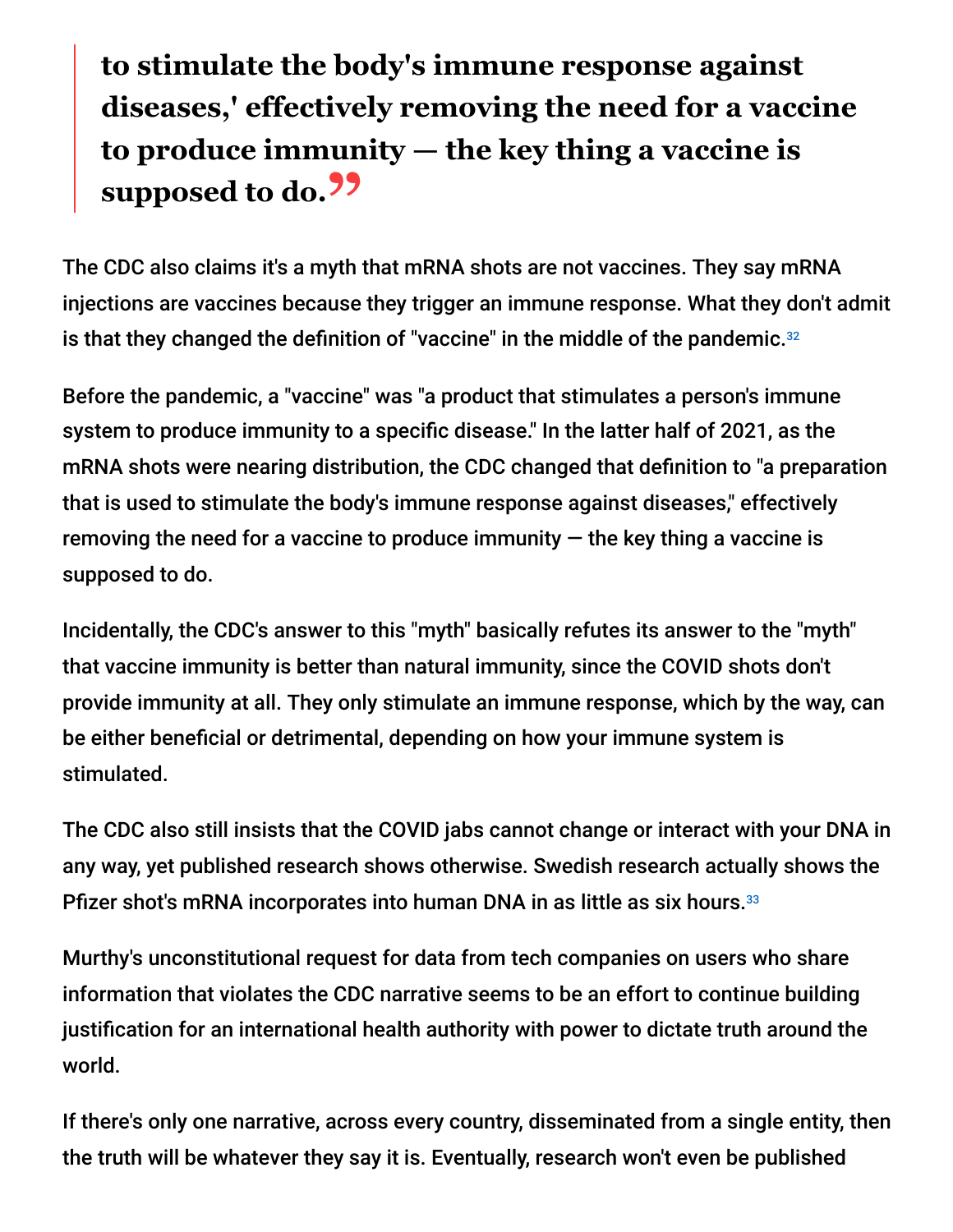unless it conforms to the chosen narrative.

#### The WHO Is Totally Corrupt

There are many reasons to reject the WHO as the sole arbiter of health facts. It's corrupt to the core, and has been for years. 34

In the aftermath of the swine flu pandemic of 2009, the vaccine for which left many thousands injured, the Council of Europe Parliamentary Assembly (PACE) concluded that "the handling of the pandemic by the WHO, EU health agencies and national governments led to a 'waste of large sums of public money, and unjustified scares and fears about the health risks faced by the European public.'" 35

Specifically, PACE concluded there was "overwhelming evidence that the seriousness of the pandemic was vastly overrated by WHO," and that the drug industry had influenced the organization's decision-making.

A joint investigation by the British Medical Journal and the Bureau of Investigative Journalism (BIJ) also uncovered serious conflicts of interest between the WHO — which promoted the global vaccination agenda  $-$  and the drug companies that created those vaccines. 36

The WHO has also been accused of massive money mismanagement, spending more on travel expenses each year  $-$  some \$200 million in 2017  $-$  than it does on some of the biggest public health problems, including AIDS, tuberculosis and malaria combined. 37

By now, most people also know that the WHO has been bought and paid for by Bill Gates. He contributes more to the WHO's \$4.84 billion biennial budget than every member-state government. The U.S. has historically been the top funder, but the combined contributions from the Gates Foundation and GAVI made Gates the unofficial top sponsor of the WHO as of 2018.

In the documentary "TrustWHO"<sup>38</sup> (above), Lilian Franck reveals this and other clandestine influences that control the WHO, to the peril of public health. For example,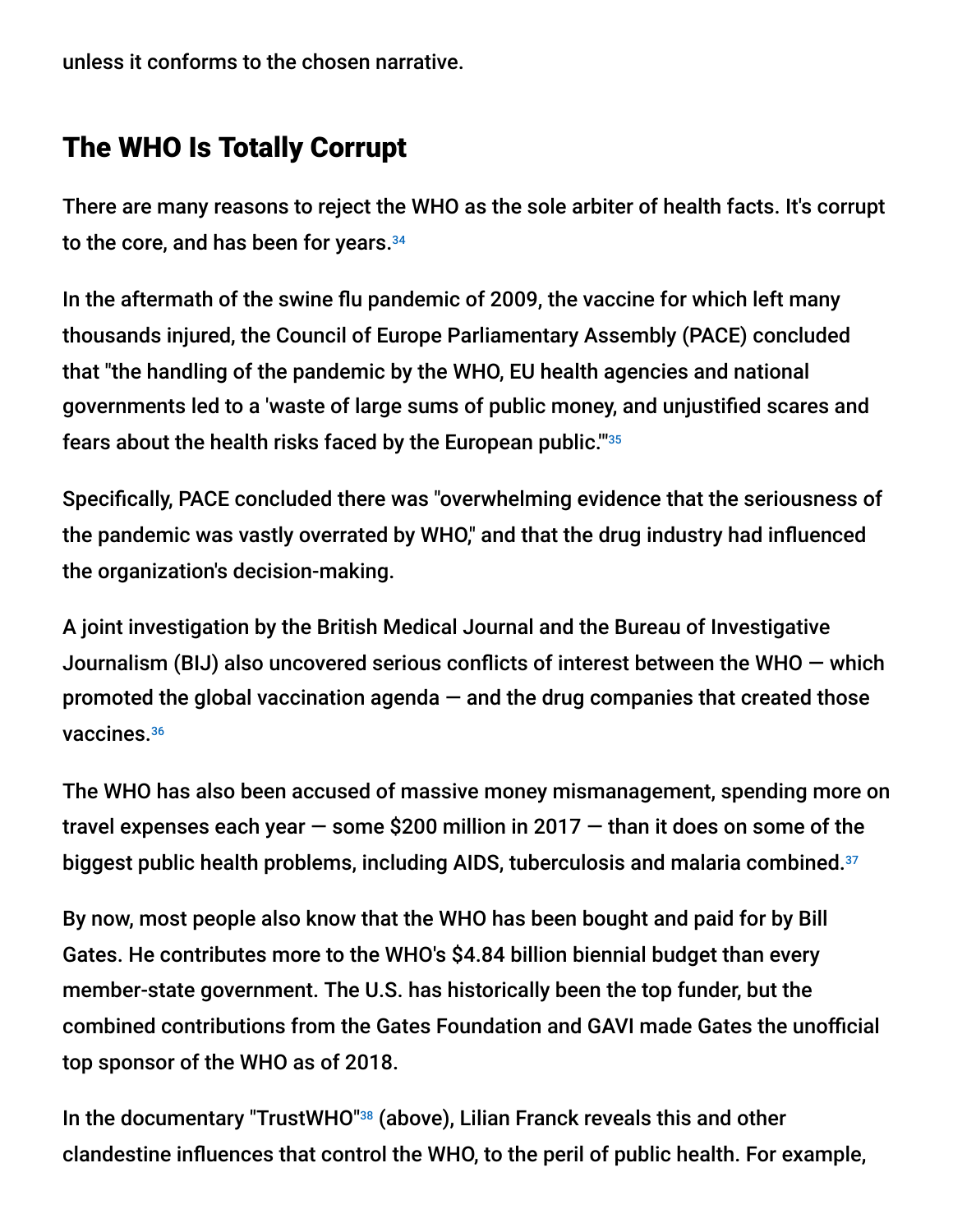we've seen that the WHO has strong allegiance to China, and shares China's ruthless suppression of counternarratives.

The WHO's investigation into COVID-19's origin was a fake from start to finish, and even before the COVID pandemic, the WHO had been in discussions with Facebook to "ensure people can access authoritative information on vaccines and reduce the spread of inaccuracies." Given the strong and ongoing evidence that WHO is heavily conflicted and controlled by industry, its usefulness as a guardian of public health needs to be seriously reevaluated.

#### The Plan for a Never-Ending Pandemic

While the White House has issued a plan to transition out of the pandemic, $39,40$  it seems more like a plan for a never-ending pandemic. As reported by STAT News: 41

*"The report plots a course to what its authors call the 'next normal' — living with the SARS-CoV-2 virus as a continuing threat that needs to be managed. Doing so will require improvements on a number of fronts, from better surveillance for COVID and other pathogens to keeping tabs on how taxed hospitals are; and from efforts to address the air quality in buildings to continued investment in antiviral drugs and better vaccines.*

*The authors also call for offering people sick with respiratory symptoms easy access to testing and, if they are positive for COVID or influenza, a quick prescription for the relevant antiviral drug ...*

*The report suggests the U.S. response to Covid-19 should transition from one directed solely at this single disease to one where prevention, mitigation, and treatment efforts are focused on COVID as one of a number of respiratory viruses, including influenza."*

Part of the plan is to create a new post: deputy Assistant to the president for biosecurity within the National Security Council.<sup>42</sup> The deputy assistant for biosecurity would be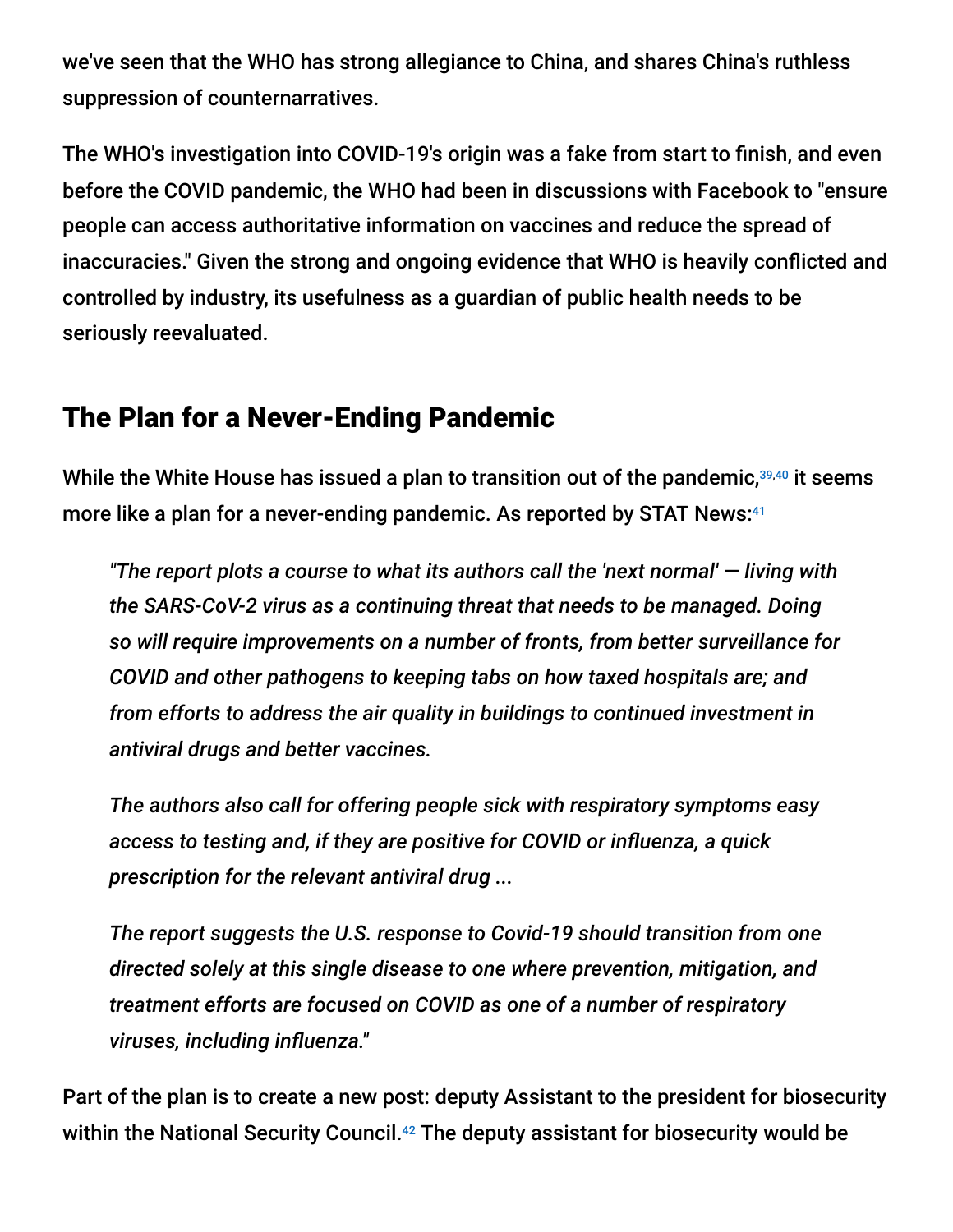responsible for "monitoring, addressing, and coordinating responses to and communications about any biosecurity and pandemic threats."

Importantly, this post would also be responsible for coordinating "efforts to counter foreign and domestic sources of anti-science misinformation on vaccines and drugs." The COVID Roadmap also details strategies to improve documentation, monitoring and accountability for communication goals.

This includes monitoring "health iniquities" to "increase public accountability and support values that promote social well-being and health equity in infectious diseases." It sounds to me like a plan to promote propaganda that shames people who don't want to sacrifice their own health for "the greater good."

It also includes the establishment of "standards for streamlined clearance of health messages without political interference." Will the WHO be responsible for such standards? Probably.

The roadmap also specifies that tech platforms and legacy media are to be urged to "design mechanisms to detect, deflect and deny the posting of harmful and false advice that hurts public health." In other words, across the board censorship. If the WHO is given complete authority over health, censorship will be a given and science as we know it will basically cease to exist.

#### **Sources and References**

- $<sup>1</sup>$  [Time June 9, 2021](https://time.com/6072104/pandemic-surveillance-network/)</sup>
- <sup>2</sup> [Student Life April 15, 2021](https://www.studlife.com/news/2021/04/15/dr-julie-gerberding-first-woman-director-of-cdc-to-be-commencement-speaker-for-class-of-2020/)
- <sup>3</sup> [FNIH Announcement March 1, 2022](https://www.fnih.org/news/press-releases/dr-julie-gerberding-named-chief-executive-officer-foundation-national)
- <sup>4</sup> [COVID-19 and the Global Predators: We Are the Prey](https://shop.americaoutloud.com/content/covid-19-and-global-predators-we-are-prey)
- 5, 6, 7, 16 [America Out Loud February 18, 2022](https://www.americaoutloud.com/tedros-introduces-globalist-plan-to-take-over-worlds-health-systems/)
- <sup>8</sup> [European Council March 3, 2022](https://www.consilium.europa.eu/en/infographics/towards-an-international-treaty-on-pandemics/)
- <sup>9</sup> [Our World UN University January 28, 2022](https://ourworld.unu.edu/en/the-world-health-assembly-special-session-and-the-pandemic-treaty-controversy)
- <sup>10</sup> [DCAT December 2, 2021](https://www.dcatvci.org/top-industry-news/who-agrees-to-start-talks-on-global-pandemic-treaty/#:~:text=The%20INB%20will%20hold%20its%20first%20meeting%20by,2022%20to%20discuss%20progress%20on%20a%20working%20draft.)
- <sup>11</sup> [Wayback Machine, WHO Pandemic Preparedness captured September 2, 2009 \(PDF\)](http://whale.to/vaccine/WHO2.pdf)
- <sup>12</sup> [The BMJ 2010;340:c2912](https://www.bmj.com/rapid-response/2011/11/02/who-changed-definition-influenza-pandemic)
- <sup>13</sup> [Wayback Machine, WHO Pandemic Preparedness captured May 1, 2009 \(PDF\)](http://whale.to/vaccine/WHO1.pdf)